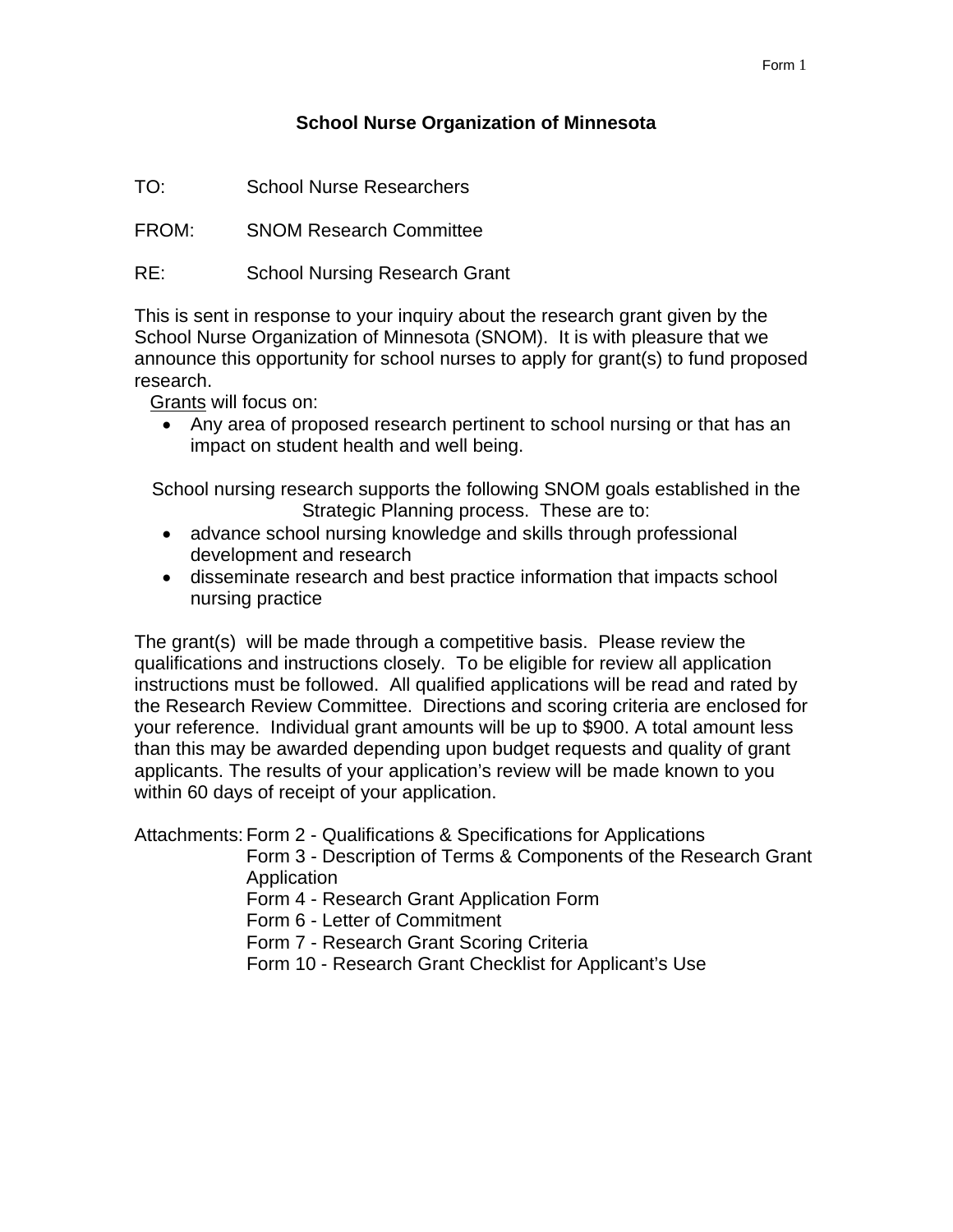# **QUALIFICATIONS AND SPECIFICATIONS FOR APPLICATIONS FOR RESEARCH GRANT(S)**

Applicant Qualifications (If a team is submitting the application, a minimum of one team member must meet these qualifications.)

1.Must be a qualified professional school nurse engaged in one of the following:

- a. Practice of school nursing
- b. Education of school nurses
	- c. Study of school nursing (graduate student) or be retired from school nursing
- 2. A current member of SNOM.
- 3. Grant applicants must sign letter of commitment and complete application.

Application Instructions

• One signed original and two (2) copies. FAXED copies of the application are not accepted. Research project must be delivered or mailed to:

> SCHOOL NURSE ORANIZATION OFMINNESOTA C/O CYNTHIA HILTZ 4060 149TH AVE NW ANDOVER, MN 55304

• Applicant must meet qualifications and follow specified format to be eligible for review.

Specified format:

- Applications must be single sided, double spaced, and submitted on 8 1/2 by 11 white paper. Borders can be no less than one (1) inch.
- Font size restricted to 12 point.
- Project narrative and budget pages must be numbered and include title of the project.
- Project narrative cannot exceed 4 pages, excluding budget, budget narrative, or attachments. Applications not meeting these criteria will not be reviewed.
- Each application packet should be stapled together. DO NOT use binders, covers, etc.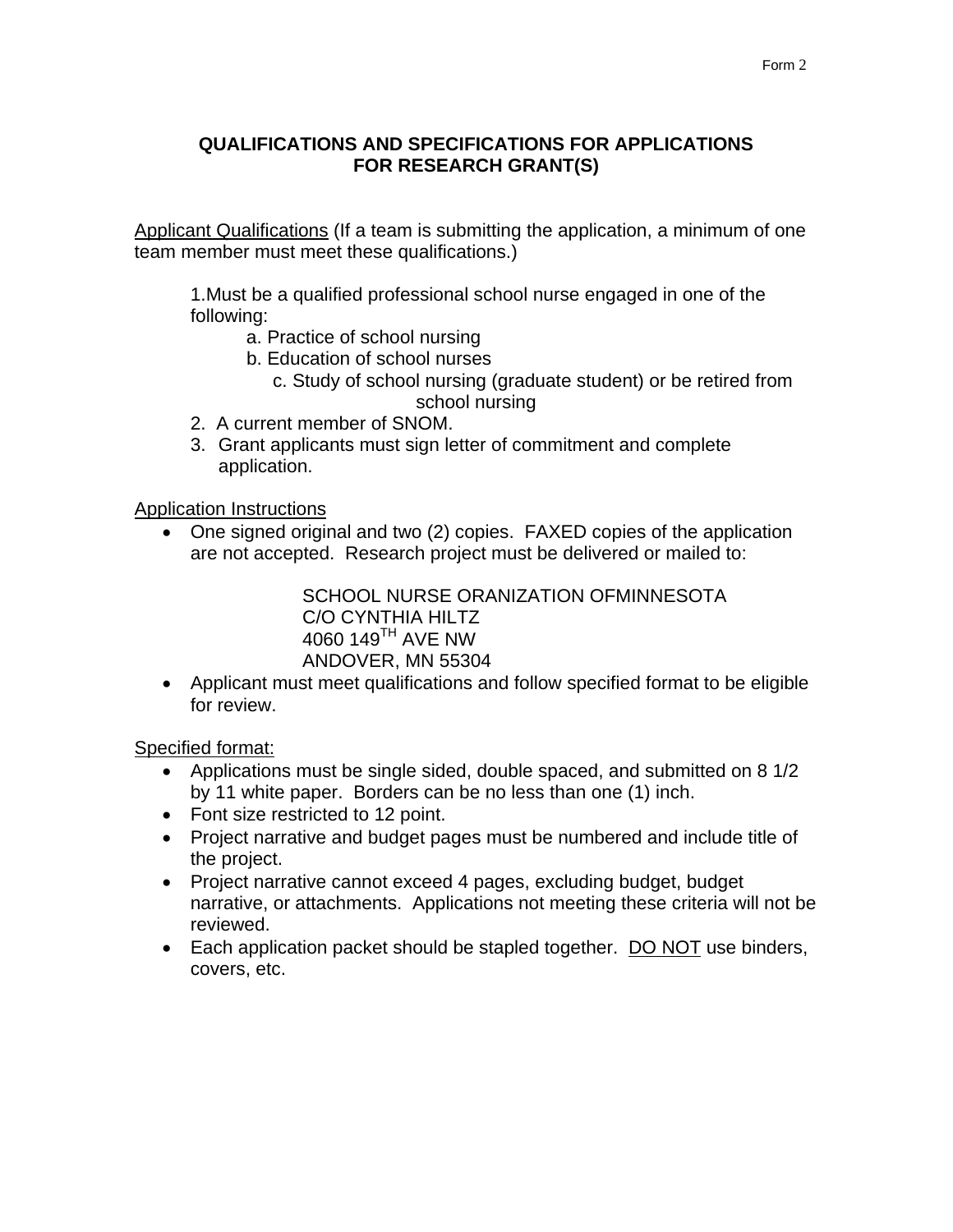## **DESCRIPTION OF THE TERMS AND COMPONENTS OF THE RESEARCH GRANT APPLICATION FOR THE SCHOOL NURSE ORAGANIZATION OF MINNESOTA**

### **BUDGET**

### LETTER OF AGREEMENT/COMMITMENT

#### PROJECT NARRATIVE

#### TITLE PAGE/COVER SHEET

Title of project, name(s) and address(es) of applicant(s), name and address of applicant's agency/organization, inclusive dates of project, and date of submission.

### RESEARCH QUESTION/PURPOSE

State the question/purpose of the proposed research.

### STUDY AIM/HYPOTHESIS

State what the research described is intended to accomplish, what hypothesis (if applicable) will be tested, state the intended objectives of the proposed study and identify needs, problems and goals.

BACKGROUND/REVIEW OF LITERATURE/THEORETICAL DISCUSSION Review significant previous work and current status of research in the field related to the problem or issue under investigation.

#### METHODOLOGY

Description of how the objectives will be met or the hypotheses or specific aims tested. Describe details about design, sample, setting, procedures, data collection, data analysis, instruments and timeline.

## SIGNIFICANCE TO SCHOOL NURSING

Describe potential significance of the proposed research and relevance to school nursing and/or impact on student health.

### QUALIFICATIONS OF THE RESEARCHER AND/OR MEMBERS OF THE RESEARCH TEAM

Include faculty (if applicable), team members, facility and resources available to carry out the project at your proposed institution.

#### INSTITUTIONAL REVIEW BOARD (IRB)

The research protocol and informed consent form must be approved by appropriate institutions' Institutional Review Boards (IRB) or, in their absence, their appropriate administrative bodies.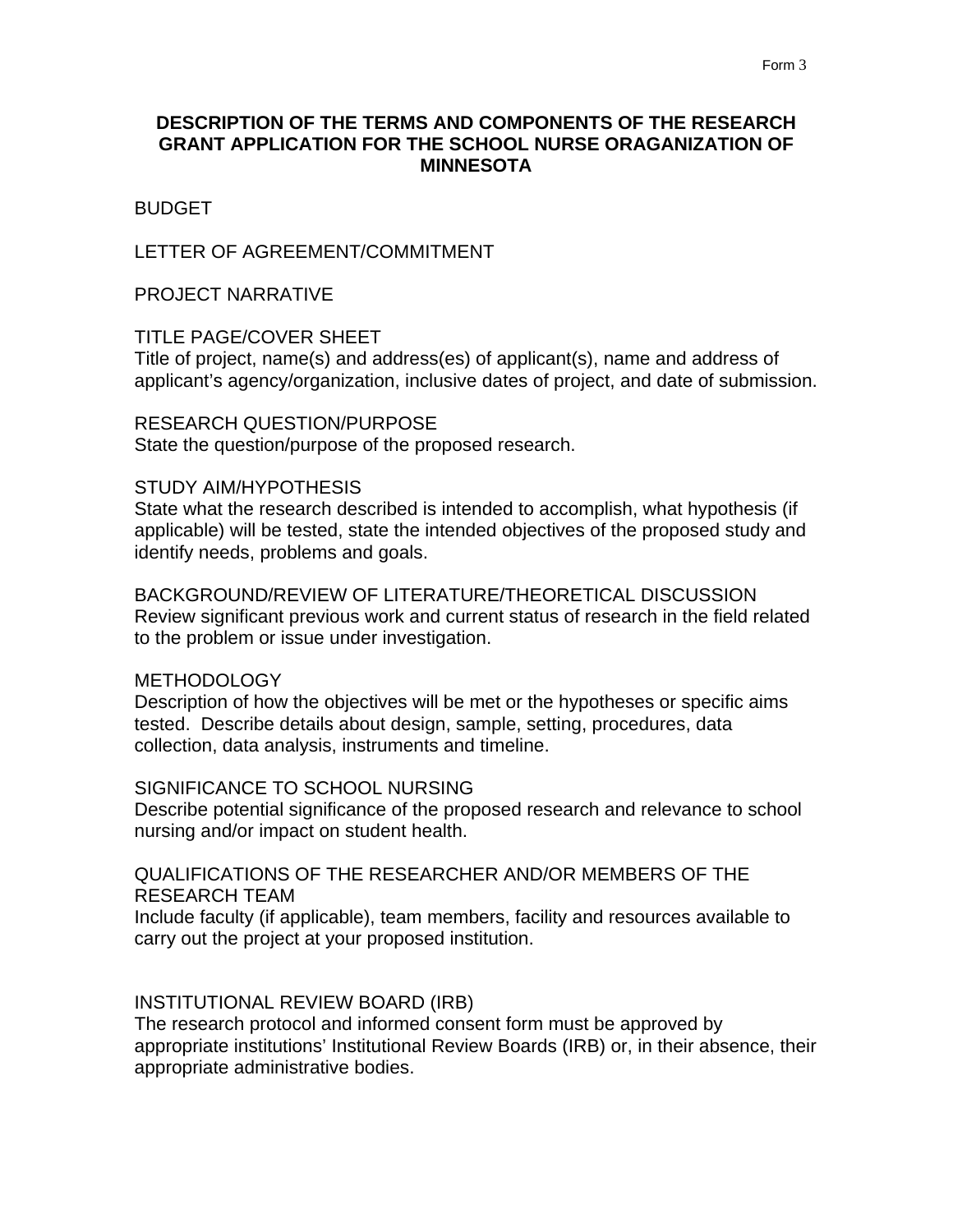# **SNOM RESEARCH GRANT APPLICATION FORM FOR FUNDING OF PROPOSED RESEARCH**

Application for SNOM Research Grant to fund:

1. Any area of proposed research pertinent to school nursing or that has an impact on student health and well being.

| Amount of funding requested: \$_____________________(Funding amount is up to<br>\$900.00 |                                                                                                                      |  |
|------------------------------------------------------------------------------------------|----------------------------------------------------------------------------------------------------------------------|--|
| Research Applicant Name: Campaign Assembly Presearch Applicant Name:                     |                                                                                                                      |  |
|                                                                                          |                                                                                                                      |  |
|                                                                                          |                                                                                                                      |  |
| Telephone: (Home) ________________________________                                       |                                                                                                                      |  |
| (Work) ___________________________________                                               |                                                                                                                      |  |
|                                                                                          |                                                                                                                      |  |
|                                                                                          |                                                                                                                      |  |
| <b>Employer Name:</b>                                                                    |                                                                                                                      |  |
| <b>Employer Address:</b>                                                                 |                                                                                                                      |  |
| <b>Educational Facility Name:</b>                                                        |                                                                                                                      |  |
| <b>Educational Facility Address:</b>                                                     | <u> 1989 - Johann Barn, mars eta bainar eta bainar eta horresta eta baina eta horresta eta baina eta baina eta h</u> |  |
| Current Membership in SNOM: yes_____no_____                                              |                                                                                                                      |  |
| Name and Address of Collaborating Agency if applicable: ________________________         |                                                                                                                      |  |

\_\_\_\_\_\_\_\_\_\_\_\_\_\_\_\_\_\_\_\_\_\_\_\_\_\_\_\_\_\_\_\_\_\_\_\_\_\_\_\_\_\_\_\_\_\_\_\_\_\_\_\_\_\_\_\_\_\_\_\_\_\_\_\_\_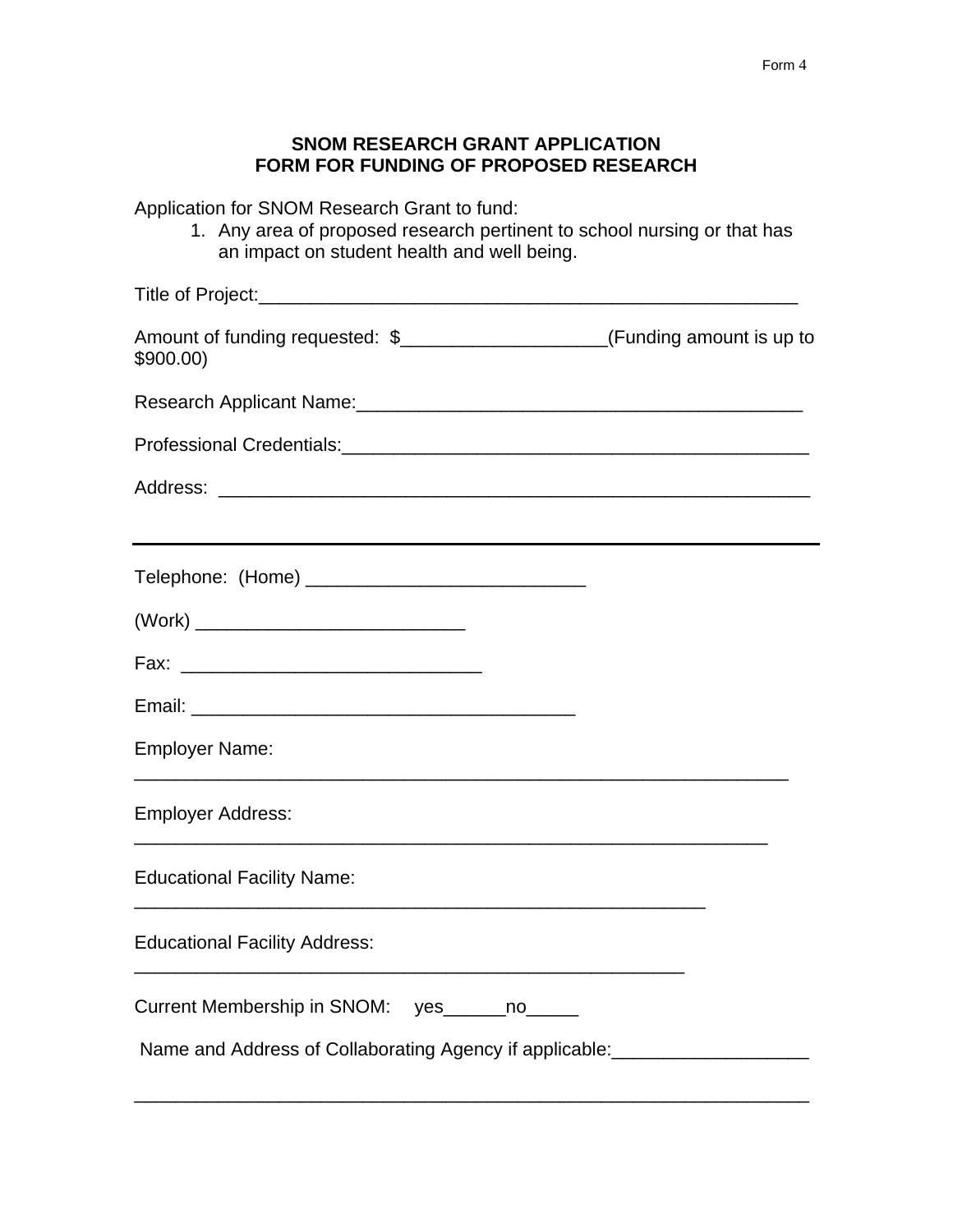Submit original with identifying information and two (2) copies of the application proposal . The decision of the Committee is final and not open to appeal.

\_\_\_\_\_\_\_\_\_\_\_\_\_\_\_\_\_\_\_\_\_\_\_\_\_\_\_\_\_\_\_\_\_\_\_\_\_\_\_\_\_\_\_\_\_\_\_\_\_\_\_\_\_\_\_\_\_\_\_\_

Applicant Signature:

Date: \_\_\_\_\_\_\_\_\_\_\_\_\_\_\_\_\_\_\_\_\_\_\_\_\_\_\_\_\_\_\_\_\_\_\_\_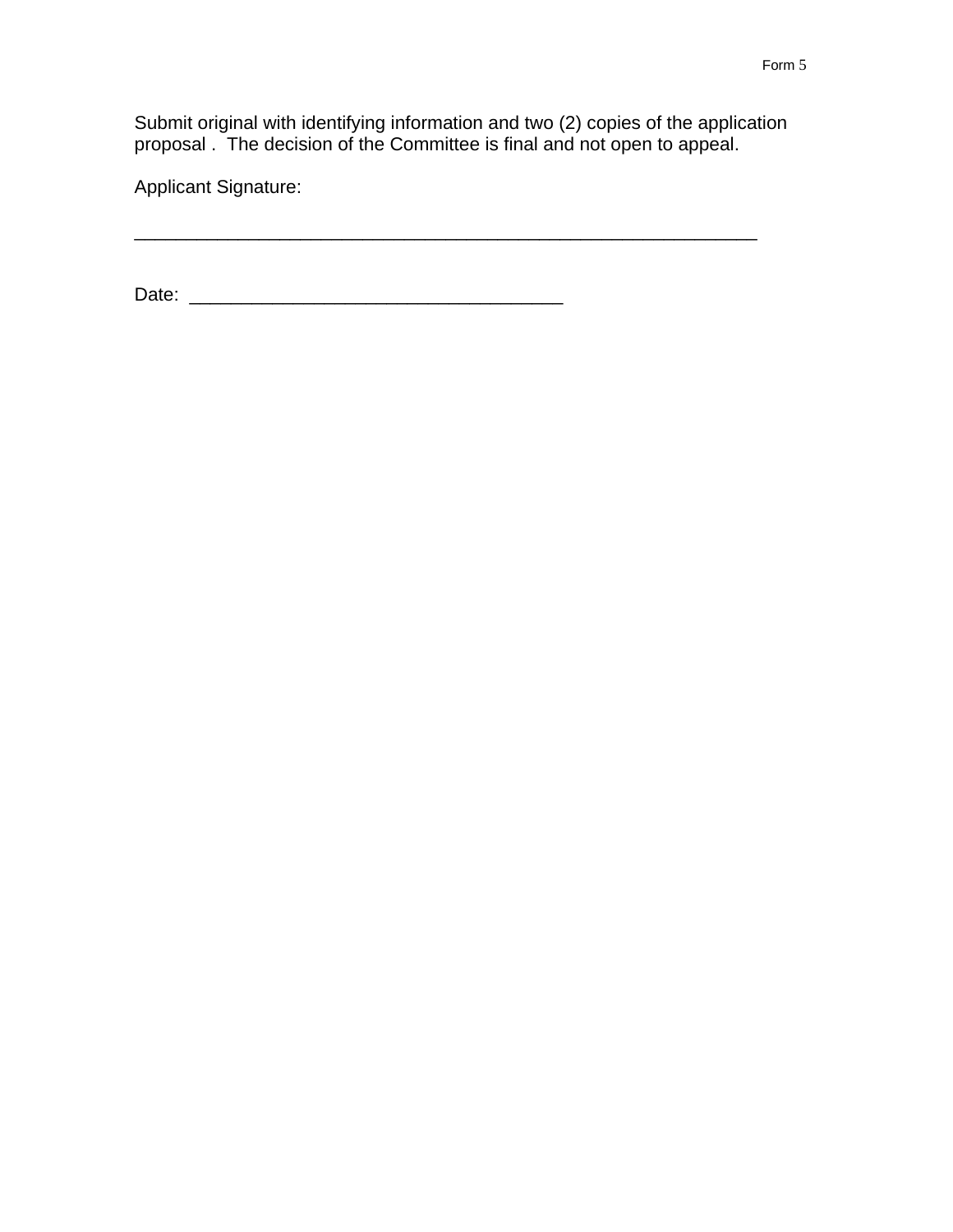# **SCHOOL NURSE ORAGANIZATION OF MINNESOTA RESEARCH GRANT FOR FUNDING OF PROPOSED RESEARCH**

# **LETTER OF COMMITMENT**

 $I_{\star}$  and the contract of the contract of the contract of the contract of the contract of the contract of the contract of the contract of the contract of the contract of the contract of the contract of the contract of t

if offered a Research Grant from SNOM to fund proposed research, agree to the following:

- Complete the research in the time frame established within the proposal. In the case where extenuating circumstances interfere with research completion, I will request an extension in writing in a letter to the current research committee chairperson prior to the specified deadline informing of the need for an extension and providing a specific date when the materials will be submitted.
- Submit to SNOM Research Committee Chairperson a final report of the research findings within one year of the conclusion of the study.
- Submit a one page summary of the research findings within one year of the conclusion of the study and present findings at a Board of Directors meeting.
- Spend appropriated funds as indicated in the proposal unless otherwise negotiated.
- If requested, give a presentation of the research findings at SNOM Annual Conference and write a short review of findings for the SNOMemo.

Date **Date**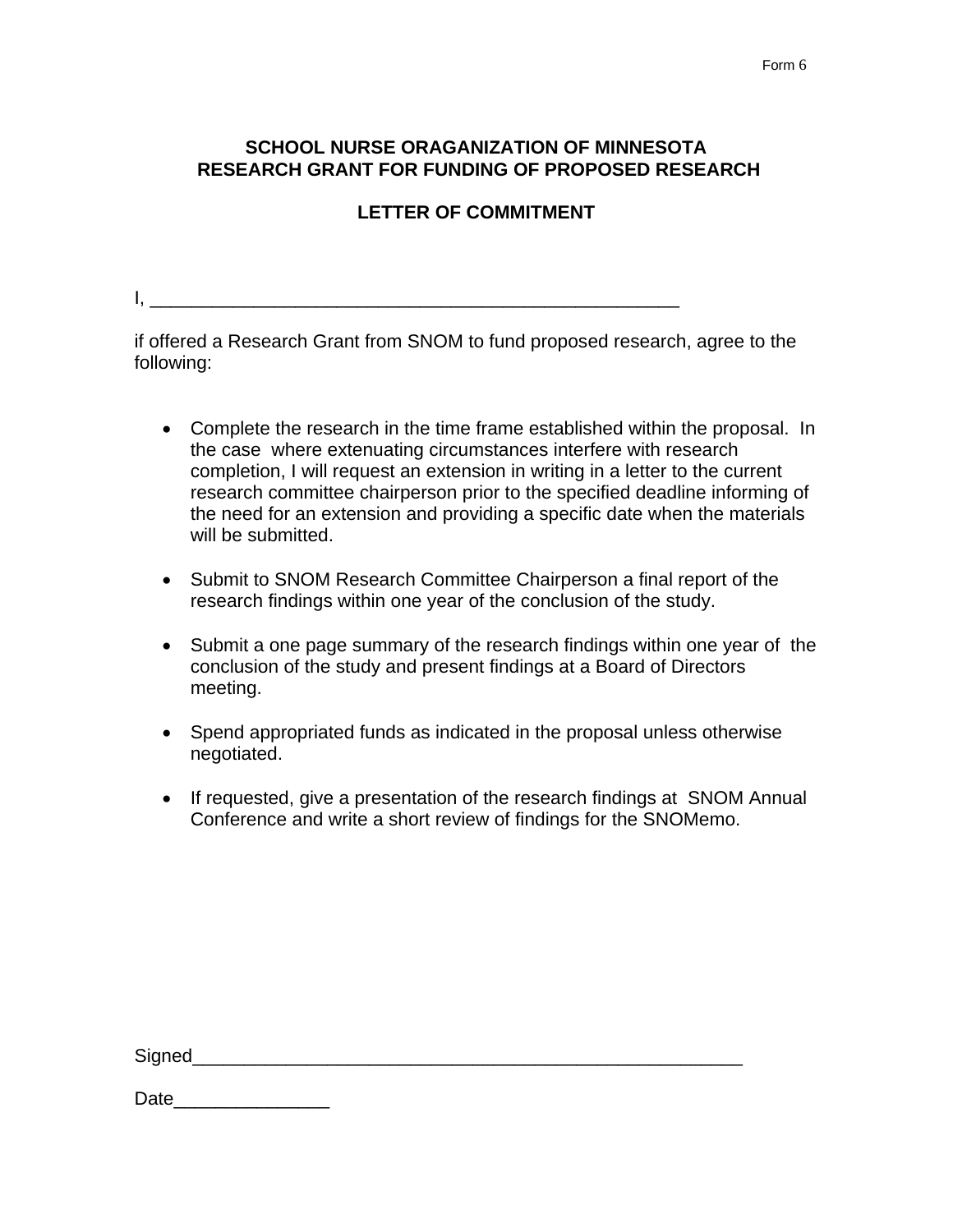## **SCHOOL NURSE ORAGANIZATION OF MINNESOTA RESEARCH GRANT SCORING CRITERIA FOR FUNDING OF PROPOSED RESEARCH**

A panel of 2 or more readers will score applications. Applications not meeting qualifications or parameters of grant structure will not be read. Readers will score the applications using the following scoring criteria:

I. Content of Project Narrative

|      | <b>RESEARCH QUESTION/PURPOSE</b>                                                                                              |     |  |  |  |  |
|------|-------------------------------------------------------------------------------------------------------------------------------|-----|--|--|--|--|
|      | <b>STUDY AIM/HYPOTHESIS</b>                                                                                                   |     |  |  |  |  |
|      | BACKGROUND/REVIEW OF LITERATURE/<br><b>THEORETICAL DISCUSSION</b>                                                             |     |  |  |  |  |
|      | <b>METHODOLOGY</b><br>Design, sample, setting, procedure<br>and data collection, data analysis,<br>instruments, timeline.     | 35% |  |  |  |  |
| II.  | Significance to School Nursing                                                                                                | 15% |  |  |  |  |
| III. | <b>Quality of Proposal</b>                                                                                                    |     |  |  |  |  |
|      | <b>QUALIFICATIONS OF THE RESEARCHER</b><br>AND/OR MEMBERS OF THE RESEARCH<br><b>TEAM</b>                                      | 15% |  |  |  |  |
|      | <b>OVERALL QUALITY OF APPLICATION</b><br>Overall quality, appropriate timeline,<br>clearly written and grammatically correct. | 5%  |  |  |  |  |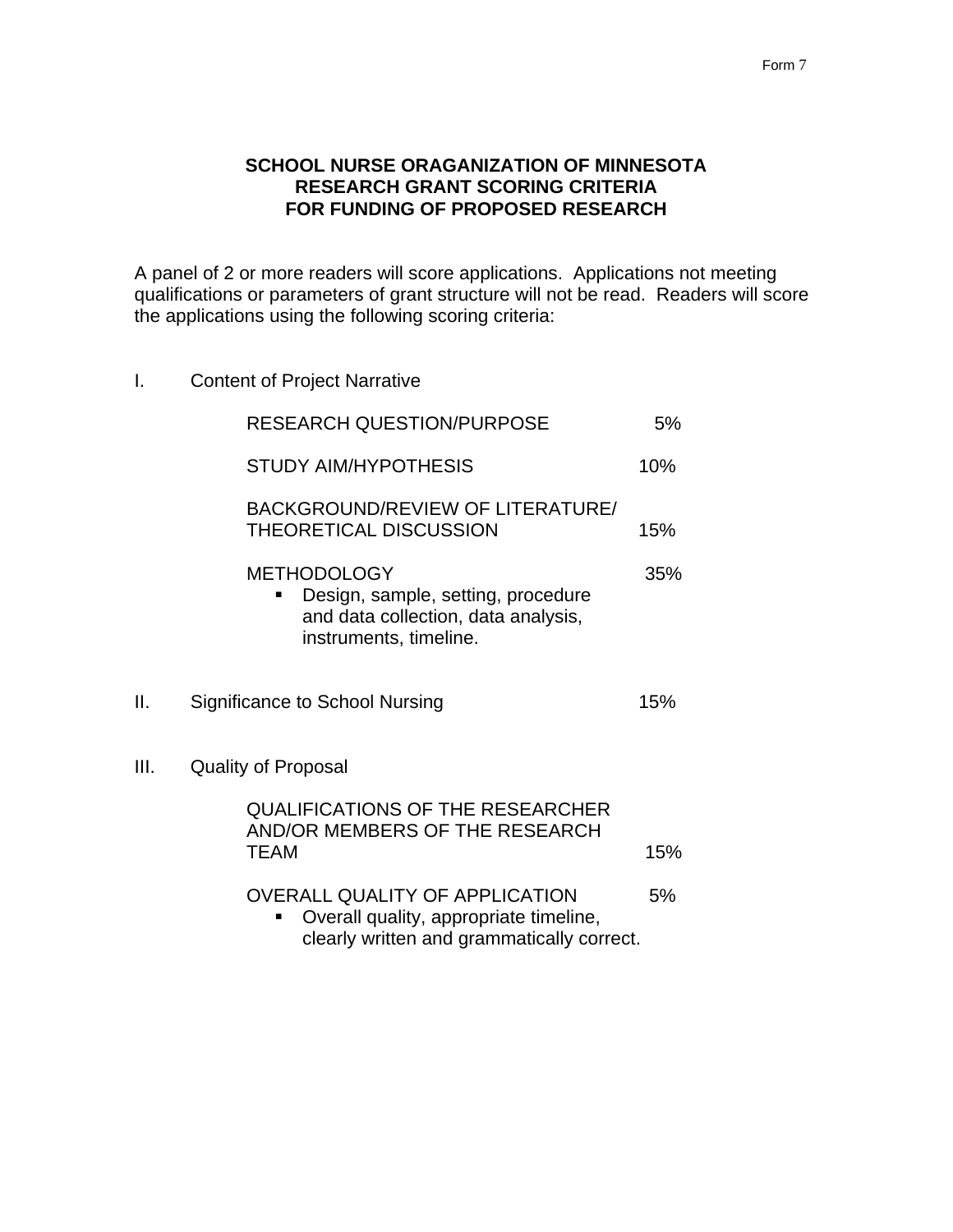### **SCHOOL NURSE ORGANIZATION OF MINNESOTA RESEARCH GRANT SCORING CRITERIA/RANKING SHEET FOR FUNDING OF PROPOSED RESEARCH**

\_\_\_\_\_\_\_\_\_\_\_\_\_\_\_\_\_\_\_\_\_\_\_\_\_\_\_\_\_\_\_\_\_\_\_\_\_\_\_\_\_\_\_\_\_\_\_\_\_\_\_\_\_\_\_\_\_\_\_\_\_\_\_\_\_

Title of Study:

Applicant's Name: \_\_\_\_\_\_\_\_\_\_\_\_\_\_\_\_\_\_\_\_\_\_\_\_\_\_\_\_\_\_\_\_\_\_\_\_\_\_\_\_\_\_

Year of Award: \_\_\_\_\_\_\_\_

Section I: Verified by SNOM; any "No" makes applicant ineligible for grant review.

I. QUALIFICATIONS OF APPLICANT(S) AND OTHER CONSIDERATIONS

| <b>Current member of SNOM:</b><br>Yes | No       |                |
|---------------------------------------|----------|----------------|
| Scope of practice:<br>School Nurse    | _Faculty | <b>Student</b> |
| <b>Retired SN</b>                     |          |                |
| Letter of Commitment Signed:          | Yes      | Nο             |
| Agency/Subject's Consent:             | Yes      | No             |
| Text length does not exceed 4 pages   |          |                |
| (excluding attachments):              | Yes      | N٥             |

Section II: Completed by individual review of Research Committee and forwarded to Research Committee chairperson.

## II. CONTENT AND QUALITY OF THE RESEARCH PROPOSAL

|     | Unclear/Inappropriate                                                                                                                   | Clear/Appropriate |     |  |                |      |
|-----|-----------------------------------------------------------------------------------------------------------------------------------------|-------------------|-----|--|----------------|------|
|     | 5% Research Question/Purpose 1 2 3 4 x .05                                                                                              |                   |     |  |                |      |
|     | 10% Study Aim/Hypothesis 1 2 3                                                                                                          |                   |     |  | $\overline{4}$ | x.10 |
|     | 15% Background/Lit. Review/ 1 2 3 4 x.15<br><b>Theoretical Discussion</b>                                                               |                   |     |  |                |      |
| 35% | Methodology<br>$1 \t2 \t3 \t4 \t x.35$<br>(Design, sample, setting, procedure/data collection,<br>data analysis, instruments, timeline) |                   |     |  |                |      |
|     | 15% Significance to School Nursing 1 2 3 4 x.15                                                                                         |                   |     |  |                |      |
| 15% | Qualifications of Researcher 1<br>and/or Members of the Research Team                                                                   |                   | 2 3 |  | $\overline{4}$ | x.15 |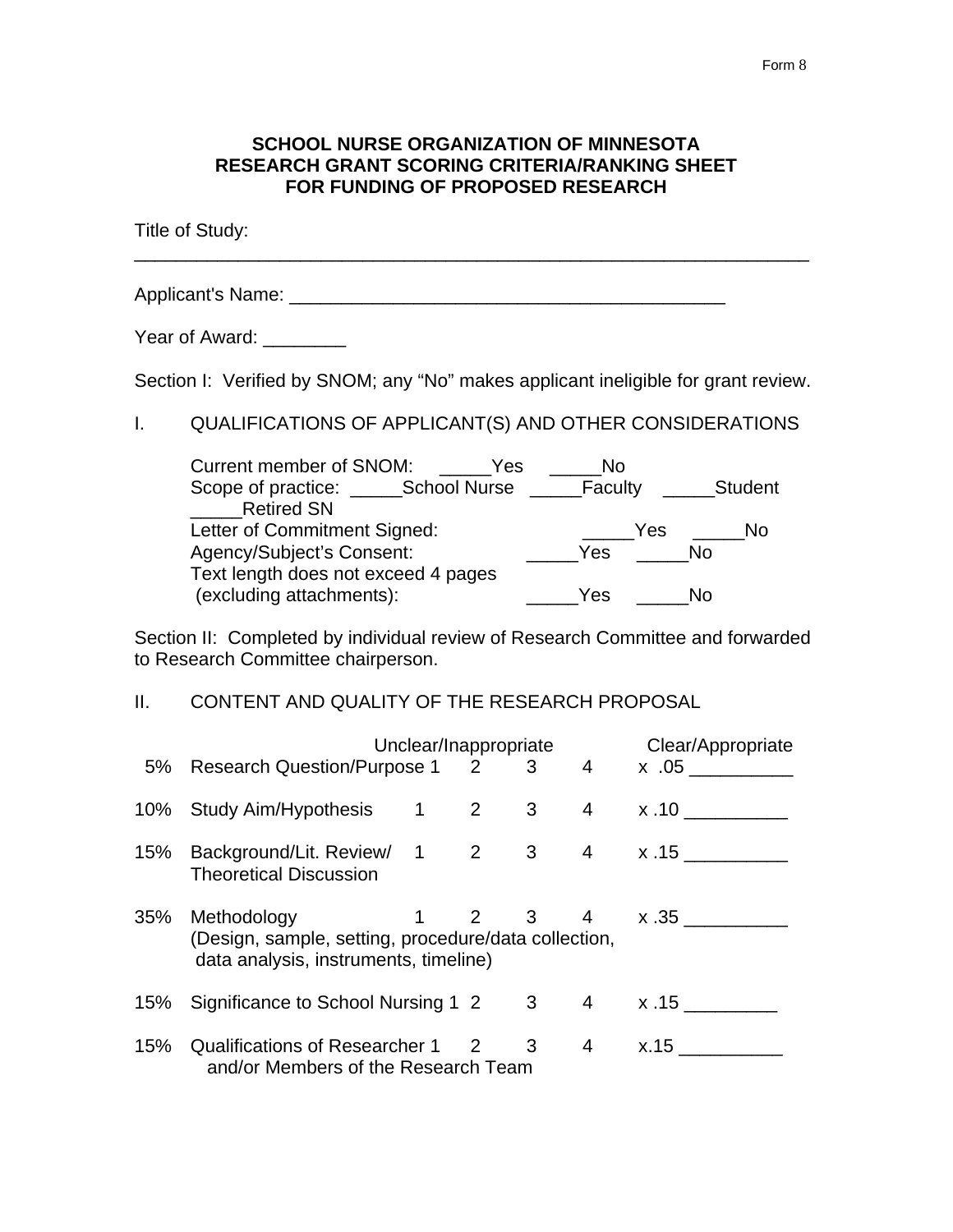|      | 5% Overall Quality of Application1 2                                                |  | $3^{\circ}$ |  | $4 \times .05$ |  |  |  |
|------|-------------------------------------------------------------------------------------|--|-------------|--|----------------|--|--|--|
|      |                                                                                     |  |             |  | TOTAL SCORE    |  |  |  |
|      | Reviewer's                                                                          |  |             |  | Date__________ |  |  |  |
|      | Section III: Completed by Research Committee chair.                                 |  |             |  |                |  |  |  |
| III. | <b>RANKING</b><br>Number of ranking in relation to all applicants                   |  |             |  |                |  |  |  |
|      |                                                                                     |  |             |  |                |  |  |  |
|      | Date________________                                                                |  |             |  |                |  |  |  |
|      |                                                                                     |  |             |  |                |  |  |  |
|      |                                                                                     |  |             |  |                |  |  |  |
|      |                                                                                     |  |             |  |                |  |  |  |
|      |                                                                                     |  |             |  |                |  |  |  |
|      | Information to SNOM executive board;<br><u>Information</u> to SNOM executive board; |  |             |  |                |  |  |  |
|      |                                                                                     |  |             |  |                |  |  |  |